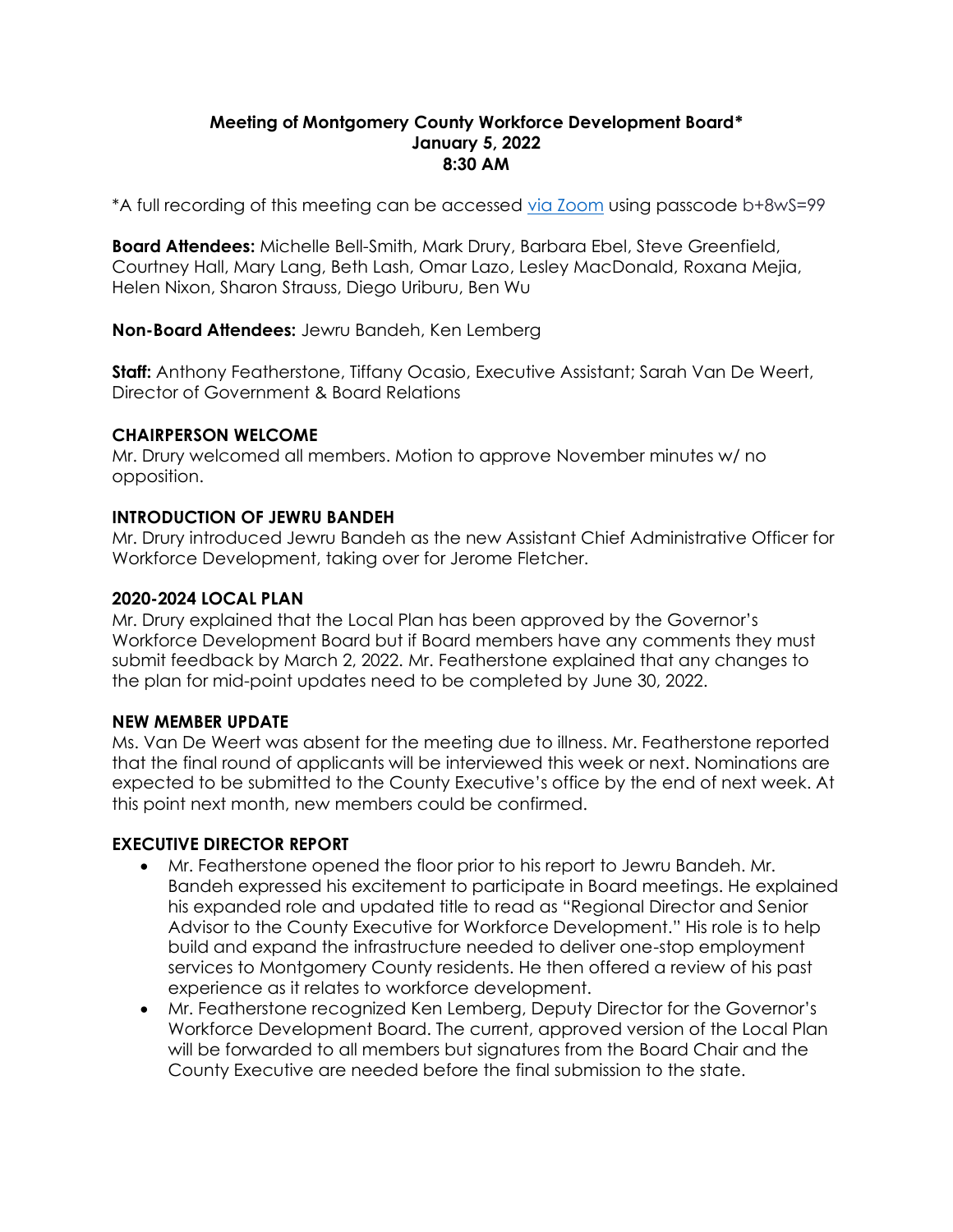- Mr. Featherstone introduced Naté Gordon, WSM's Director of Administration & Finance. She will manage all of WSM's contract life cycles, policy development and implementation. She will occasionally work directly with Board committees on policies and getting them approved by the full Board.
- Mr. Featherstone began his slide presentation and shared that a few tasks must be completed between now and July 15, 2022:
	- o Board Certification (documents ready for approval and submission to the state by Board meeting in May)
	- o American Job Center Certification (documents ready for approval and submission by May meeting)
- Comprehensive Monitoring Report Findings for Program Year 2020-21
	- o 55 case files were reviewed 25 documents were found missing
	- o Mr. Featherstone explained that he expects better results next year and that this report could be graded as a "B-."
	- o Mr. Hall asked if the findings could result in decreased funding and if the findings are related to complaints that have been received in the past about quality of service? Mr. Featherstone explained that Title I programs should not be adversely affected due to the report. There is definitely room for improvement. To Mr. Hall's second question, a definitive answer is difficult to give – documents were missing. WSM's new Career Services Manager is committed to document everything in the respective systems.
- ARPA Progress Update
	- o Grant Relief for Onboarding Workers (GROW) gearing up for second round
	- o Workforce Recovery Network (WRN) mid January RFP release
	- o UpSkill MoCo launch early Spring '22.
- Mr. Uriburu expressed concern over how little money the County has allocated for workforce development. What can the Board do to advocate to build more workforce development infrastructure? He requested that the Board have a separate conversation about what we can do to advocate for more. Mr. Bandeh expressed that the County Executive is most interested in collaborative models that address employment barriers. Mr. Hall agreed and challenged the County Executive to offer additional money to organizations in the county that are doing workforce development – no more research is needed, action is.
- Mr. Drury reminded the members that WSM has brought contracts to local organizations for service delivery and severed ties with national providers. It's important that committees meet regularly and have actionable items.

# **COMMITTEE REPORTS**

Program Committee: Ms. Bell Smith reported that partnerships with the other committees are necessary for employer engagement. Also, working with the local Chambers to get in front of employers who have successful workforce programs.

Employment Recovery Committee: Ms. Nixon reported that she had a recent orientation meeting with Mr. Featherstone & Ms. Van De Weert about what her responsibilities are as Chair. The first meeting will be scheduled soon.

Business and Community Engagement Committee: Mr. Greenfield reported that he and Ms. Lang were co-chairing after Derek Turner's departure. Understanding what the